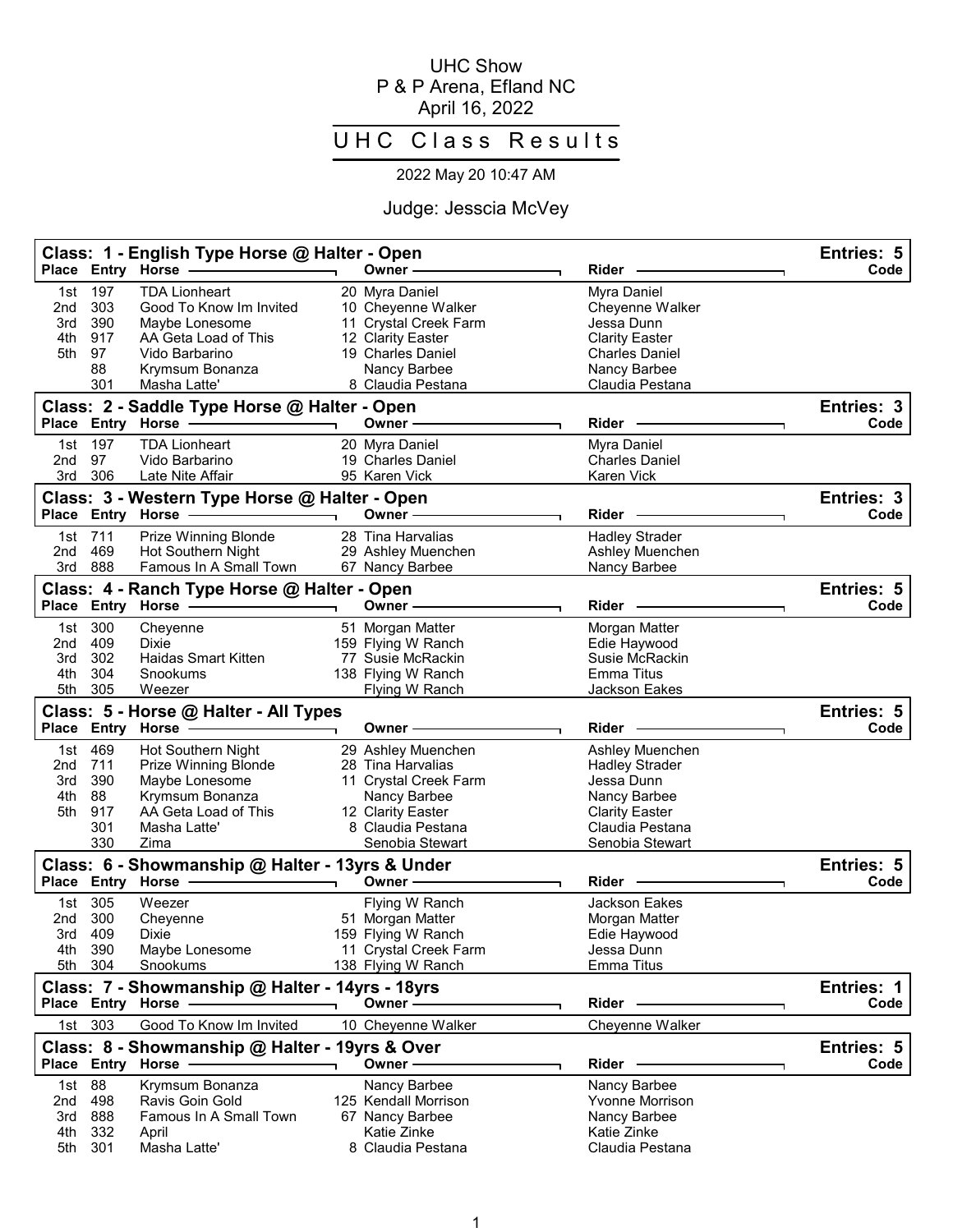|                                                                       |                   | Class: 9 - Saddle Type English - GAYP                                       |                          |                                             |                                                 | <b>Entries: 2</b>         |  |
|-----------------------------------------------------------------------|-------------------|-----------------------------------------------------------------------------|--------------------------|---------------------------------------------|-------------------------------------------------|---------------------------|--|
|                                                                       |                   | Place Entry Horse -                                                         |                          | Owner -                                     | Rider                                           | Code                      |  |
| 1st<br>2nd                                                            | 197<br>306        | <b>TDA Lionheart</b><br>Late Nite Affair                                    |                          | 20 Myra Daniel<br>95 Karen Vick             | Myra Daniel<br>Karen Vick                       |                           |  |
| Class: 10 - English Pleasure Training: Walk/Trot<br>Entries: 4        |                   |                                                                             |                          |                                             |                                                 |                           |  |
|                                                                       |                   | Place Entry Horse                                                           |                          | Owner -                                     | <b>Rider</b>                                    | Code                      |  |
| 1st                                                                   | 303               | Good To Know Im Invited                                                     |                          | 10 Cheyenne Walker                          | Cheyenne Walker                                 |                           |  |
| 2nd<br>3rd                                                            | 498<br>917        | Ravis Goin Gold<br>AA Geta Load of This                                     |                          | 125 Kendall Morrison<br>12 Clarity Easter   | <b>Yvonne Morrison</b><br><b>Clarity Easter</b> |                           |  |
| 4th                                                                   | 390               | Maybe Lonesome                                                              |                          | 11 Crystal Creek Farm                       | Jessa Dunn                                      |                           |  |
| Class: 11 - English Pleasure Training: Walk/Trot/Canter<br>Entries: 3 |                   |                                                                             |                          |                                             |                                                 |                           |  |
|                                                                       | Place Entry Horse |                                                                             | $\overline{\phantom{0}}$ | Owner -                                     | Rider -                                         | Code                      |  |
| 1st                                                                   | 390               | Maybe Lonesome                                                              |                          | 11 Crystal Creek Farm                       | Jessa Dunn                                      |                           |  |
| 2nd                                                                   | 303               | Good To Know Im Invited                                                     |                          | 10 Cheyenne Walker                          | Cheyenne Walker                                 |                           |  |
| 3rd                                                                   | 917               | AA Geta Load of This                                                        |                          | 12 Clarity Easter                           | <b>Clarity Easter</b>                           |                           |  |
|                                                                       |                   | Class: 12 - English GAYP - 19yrs & Over                                     |                          |                                             |                                                 | <b>Entries: 2</b><br>Code |  |
|                                                                       |                   | Place Entry Horse                                                           |                          | Owner -                                     | Rider -                                         |                           |  |
| 1st                                                                   | 197<br>2nd 498    | <b>TDA Lionheart</b><br>Ravis Goin Gold                                     |                          | 20 Myra Daniel<br>125 Kendall Morrison      | Myra Daniel<br>Yvonne Morrison                  |                           |  |
|                                                                       |                   | Class: 13 - English Pleasure Walk/Trot - 14yrs - 18yrs                      |                          |                                             |                                                 | <b>Entries: 1</b>         |  |
|                                                                       | Place Entry Horse |                                                                             |                          | Owner -                                     | Rider -                                         | Code                      |  |
|                                                                       | 1st 303           | Good To Know Im Invited                                                     |                          | 10 Cheyenne Walker                          | Cheyenne Walker                                 |                           |  |
|                                                                       |                   | Class: 14 - English Pleasure Walk/Trot - 13yrs & Under                      |                          |                                             |                                                 | Entries: 5                |  |
|                                                                       | Place Entry Horse |                                                                             |                          | Owner -                                     | Rider                                           | Code                      |  |
|                                                                       | 1st 390           | Maybe Lonesome                                                              |                          | 11 Crystal Creek Farm                       | Jessa Dunn                                      |                           |  |
| 2nd                                                                   | 917               | AA Geta Load of This                                                        |                          | 12 Clarity Easter                           | <b>Clarity Easter</b>                           |                           |  |
| 3rd                                                                   | 300               | Cheyenne                                                                    |                          | 51 Morgan Matter                            | Nancy                                           |                           |  |
| 4th                                                                   | 409               | <b>Dixie</b>                                                                |                          | 159 Flying W Ranch                          | Edie Haywood                                    |                           |  |
| 5th                                                                   | 304               | Snookums                                                                    |                          | 138 Flying W Ranch                          | Emma Titus                                      |                           |  |
|                                                                       |                   | Class: 15 - Novice English Pleasure RIDER - Walk/Jog<br>Place Entry Horse - |                          | Owner-                                      | Rider                                           | Entries: 5<br>Code        |  |
|                                                                       | 1st 498           | Ravis Goin Gold                                                             |                          | 125 Kendall Morrison                        | <b>Yvonne Morrison</b>                          |                           |  |
| 2nd                                                                   | 390               | Maybe Lonesome                                                              |                          | 11 Crystal Creek Farm                       | Jessa Dunn                                      |                           |  |
| 3rd                                                                   | 304               | Snookums                                                                    |                          | 138 Flying W Ranch                          | <b>Emma Titus</b>                               |                           |  |
| 4th                                                                   | 300               | Cheyenne                                                                    |                          | 51 Morgan Matter                            | Nancy                                           |                           |  |
| 5th                                                                   | 409               | Dixie                                                                       |                          | 159 Flying W Ranch                          | Edie Haywood                                    |                           |  |
|                                                                       |                   | Class: 16 - English Pleasure Walk/Trot/Canter - 19yrs & Over                |                          |                                             |                                                 | <b>Entries: 2</b>         |  |
|                                                                       |                   | Place Entry Horse -                                                         |                          | Owner-                                      | Rider                                           | Code                      |  |
| 2nd                                                                   | 1st 197<br>498    | <b>TDA Lionheart</b><br>Ravis Goin Gold                                     |                          | 20 Myra Daniel<br>125 Kendall Morrison      | Myra Daniel<br>Yvonne Morrison                  |                           |  |
|                                                                       |                   | <b>Class: 17 - Huntseat GAYP</b>                                            |                          |                                             |                                                 | Entries: 5                |  |
|                                                                       | Place Entry Horse |                                                                             |                          | Owner -                                     | Rider                                           | Code                      |  |
| 1st                                                                   | 498               | Ravis Goin Gold                                                             |                          | 125 Kendall Morrison                        | <b>Yvonne Morrison</b>                          |                           |  |
| 2nd                                                                   | 917               | AA Geta Load of This                                                        |                          | 12 Clarity Easter                           | <b>Clarity Easter</b>                           |                           |  |
| 3rd                                                                   | 303               | Good To Know Im Invited                                                     |                          | 10 Cheyenne Walker                          | Cheyenne Walker                                 |                           |  |
| 4th                                                                   | 359               | San Raphael                                                                 |                          | Carrie Simms                                | <b>Carrie Simms</b>                             |                           |  |
| 5th                                                                   | 390               | Maybe Lonesome                                                              |                          | 11 Crystal Creek Farm                       | Jessa Dunn                                      |                           |  |
|                                                                       | Place Entry Horse | Class: 18 - English GAYP - 14yrs - 18yrs                                    |                          | Owner                                       | Rider                                           | Entries: 1<br>Code        |  |
|                                                                       | 1st 303           | Good To Know Im Invited                                                     |                          |                                             | Cheyenne Walker                                 |                           |  |
|                                                                       |                   |                                                                             |                          | 10 Cheyenne Walker                          |                                                 |                           |  |
|                                                                       | Place Entry Horse | Class: 19 - English GAYP - 13yrs & Under                                    |                          | <b>Owner</b>                                | Rider                                           | Entries: 5<br>Code        |  |
| 1st                                                                   | 917               | AA Geta Load of This                                                        |                          | 12 Clarity Easter                           | <b>Clarity Easter</b>                           |                           |  |
| 2nd                                                                   | 409               | Dixie                                                                       |                          | 159 Flying W Ranch                          | Edie Haywood                                    |                           |  |
|                                                                       |                   |                                                                             |                          |                                             |                                                 |                           |  |
| 3rd                                                                   | 300               | Cheyenne                                                                    |                          | 51 Morgan Matter                            | Nancy                                           |                           |  |
| 4th<br>5th                                                            | 390<br>304        | Maybe Lonesome<br>Snookums                                                  |                          | 11 Crystal Creek Farm<br>138 Flying W Ranch | Jessa Dunn<br>Emma Titus                        |                           |  |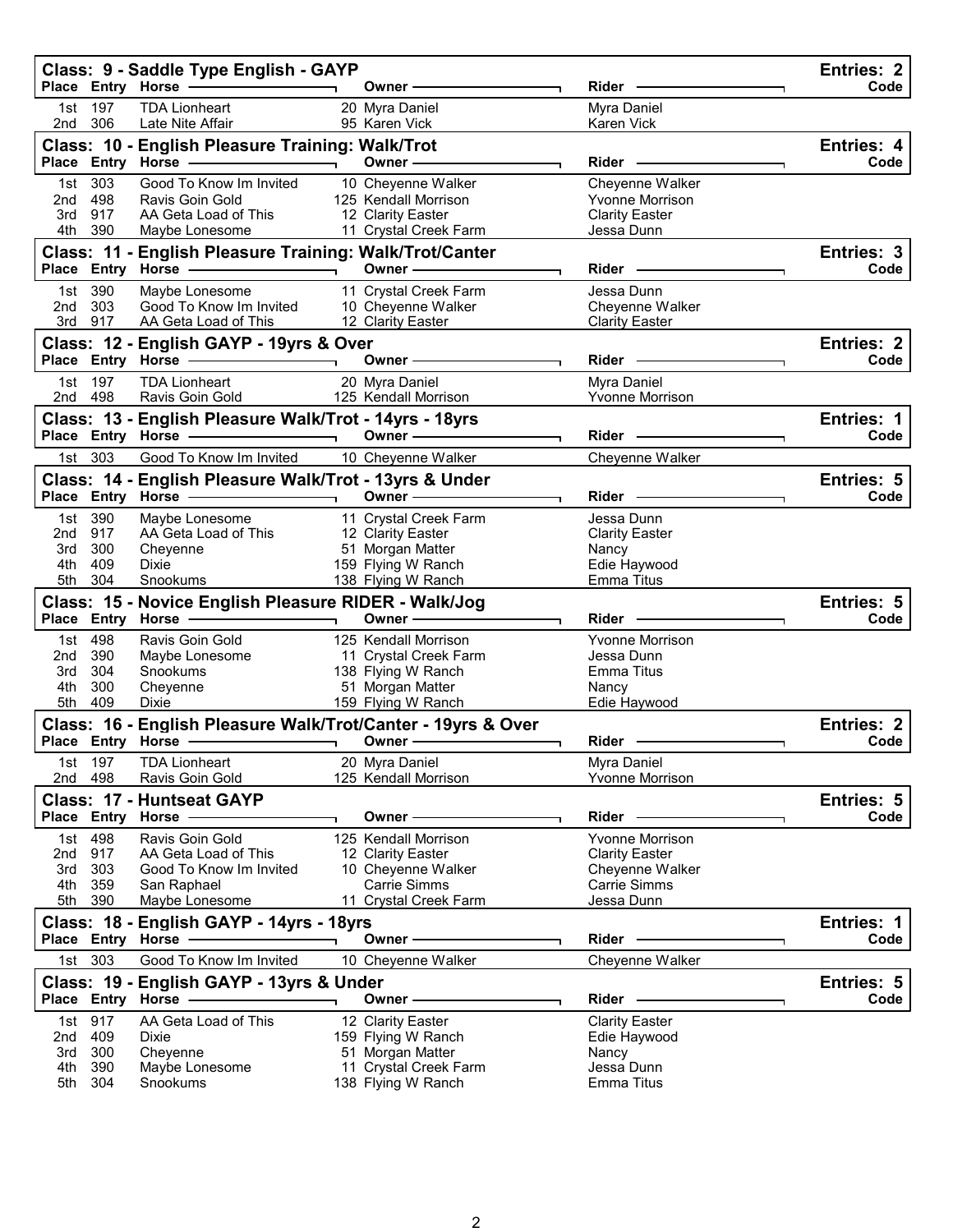|                   |                    | Class: 20 - English Pleasure Walk/Trot - Open<br>Place Entry Horse -             | Owner -                                                                                       | Rider                                     | Entries: 5<br>Code        |
|-------------------|--------------------|----------------------------------------------------------------------------------|-----------------------------------------------------------------------------------------------|-------------------------------------------|---------------------------|
| 1st<br>2nd        | 197<br>498         | <b>TDA Lionheart</b><br>Ravis Goin Gold                                          | 20 Myra Daniel<br>125 Kendall Morrison                                                        | Myra Daniel<br>Yvonne Morrison            |                           |
| 3rd               | 917                | AA Geta Load of This                                                             | 12 Clarity Easter                                                                             | <b>Clarity Easter</b>                     |                           |
| 4th<br>5th        | 303<br>359         | Good To Know Im Invited<br>San Raphael                                           | 10 Cheyenne Walker<br><b>Carrie Simms</b>                                                     | Cheyenne Walker<br><b>Carrie Simms</b>    |                           |
|                   |                    | Class: 21 - Novice English Pleasure HORSE - Walk/Jog<br>Place Entry Horse - 2000 | Owner-                                                                                        | Rider                                     | Entries: 0<br>Code        |
|                   |                    |                                                                                  |                                                                                               |                                           |                           |
|                   | Place Entry Horse  | Class: 22 - Huntseat Pleasure Walk/Trot/Canter - Open                            | Owner -                                                                                       | Rider                                     | <b>Entries: 5</b><br>Code |
| 1st               | 917                | AA Geta Load of This                                                             | 12 Clarity Easter                                                                             | <b>Clarity Easter</b>                     |                           |
| 2nd<br>3rd        | 303<br>498         | Good To Know Im Invited<br>Ravis Goin Gold                                       | 10 Cheyenne Walker<br>125 Kendall Morrison                                                    | Cheyenne Walker<br><b>Yvonne Morrison</b> |                           |
| 4th               | 359                | San Raphael                                                                      | <b>Carrie Simms</b>                                                                           | Carrie Simms                              |                           |
| 5th               | 390                | Maybe Lonesome                                                                   | 11 Crystal Creek Farm                                                                         | Jessa Dunn                                |                           |
|                   |                    | Class: 23 - English Pleasure Walk/Trot/Canter - 14yrs - 18yrs                    |                                                                                               |                                           | Entries: 1                |
|                   |                    | Place Entry Horse -                                                              | Owner-                                                                                        | Rider                                     | Code                      |
| 1st l             | 303                | Good To Know Im Invited                                                          | 10 Cheyenne Walker                                                                            | Cheyenne Walker                           |                           |
|                   |                    | Class: 24 - English Pleasure Walk/Trot/Canter - Open                             |                                                                                               |                                           | Entries: 3                |
|                   |                    | Place Entry Horse                                                                | Owner -                                                                                       | Rider -                                   | Code                      |
| 1st               | 303                | Good To Know Im Invited                                                          | 10 Cheyenne Walker                                                                            | Cheyenne Walker                           |                           |
| 2nd               | 498                | Ravis Goin Gold                                                                  | 125 Kendall Morrison                                                                          | <b>Yvonne Morrison</b>                    |                           |
| 3rd               | 197                | <b>TDA Lionheart</b>                                                             | 20 Myra Daniel                                                                                | Myra Daniel                               |                           |
|                   |                    | Place Entry Horse -                                                              | Class: 25 - Novice English Pleasure - GAYP - Open (Horse or Rider)<br>Owner $\longrightarrow$ | Rider -                                   | Entries: 2<br>Code        |
|                   | 1st 498            | Ravis Goin Gold                                                                  | 125 Kendall Morrison                                                                          | <b>Yvonne Morrison</b>                    |                           |
| 2nd               | 359                | San Raphael                                                                      | Carrie Simms                                                                                  | Carrie Simms                              |                           |
|                   |                    | Class: 26 - English Equitation (pattern)                                         |                                                                                               |                                           | Entries: 3                |
|                   |                    |                                                                                  |                                                                                               |                                           |                           |
| Place Entry Horse |                    |                                                                                  | Owner-                                                                                        | Rider                                     | Code                      |
|                   | 1st 303            | Good To Know Im Invited                                                          | 10 Cheyenne Walker                                                                            | Cheyenne Walker                           |                           |
| 2nd               | 359                | San Raphael                                                                      | <b>Carrie Simms</b>                                                                           | <b>Carrie Simms</b>                       |                           |
|                   | 3rd 498            | Ravis Goin Gold                                                                  | 125 Kendall Morrison                                                                          | <b>Yvonne Morrison</b>                    |                           |
|                   |                    | Class: 27 - Western Pleasure Training Walk/Jog                                   |                                                                                               |                                           | Entries: 5                |
|                   |                    | Place Entry Horse -                                                              | Owner-                                                                                        | Rider                                     | Code                      |
|                   | 1st 469            | Hot Southern Night                                                               | 29 Ashley Muenchen                                                                            | Ashley Muenchen                           |                           |
| 2nd               | 95                 | Zips Platinum Asset                                                              | 23 Ashlynn Cheek                                                                              | Ashlynn Cheek                             |                           |
| 3rd               | 101                | Zippos Socket Imprint                                                            | 15 Pope's Paints                                                                              | Jesse Milam                               |                           |
| 4th<br>5th        | 303<br>711         | Good To Know Im Invited<br>Prize Winning Blonde                                  | 10 Cheyenne Walker<br>28 Tina Harvalias                                                       | Cheyenne Walker<br><b>Hadley Strader</b>  |                           |
|                   |                    |                                                                                  |                                                                                               |                                           |                           |
|                   |                    | Class: 28 - Western Pleasure Training Walk/Jog/Lope<br>Place Entry Horse         | Owner-                                                                                        | <b>Rider</b>                              | Entries: 2<br>Code        |
| 1st               | 469                | Hot Southern Night                                                               | 29 Ashley Muenchen                                                                            | Ashley Muenchen                           |                           |
| 2nd               | 95                 | <b>Zips Platinum Asset</b>                                                       | 23 Ashlynn Cheek                                                                              | Ashlynn Cheek                             |                           |
|                   |                    | Class: 29 - Western Pleasure GAYP - 19yrs & Over                                 | Owner -                                                                                       | Rider                                     | <b>Entries: 2</b><br>Code |
|                   |                    | Place Entry Horse                                                                |                                                                                               |                                           |                           |
| 1st<br>2nd        | 469<br>951         | Hot Southern Night<br>Zips Platinum Asset                                        | 29 Ashley Muenchen<br>23 Ashlynn Cheek                                                        | Ashley Muenchen<br><b>Madison Baynes</b>  |                           |
|                   |                    | Class: 30 - Western Pleasure Walk/Jog - 14yrs -18yrs                             |                                                                                               |                                           | <b>Entries: 2</b>         |
|                   |                    | Place Entry Horse                                                                | Owner -                                                                                       | Rider -                                   | Code                      |
| 1st<br>2nd        | 303<br>101         | Good To Know Im Invited<br>Zippos Socket Imprint                                 | 10 Cheyenne Walker<br>15 Pope's Paints                                                        | Cheyenne Walker<br>Jesse Milam            |                           |
|                   |                    |                                                                                  |                                                                                               |                                           |                           |
|                   | <b>Place Entry</b> | Class: 31 - Western Pleasure Walk/Jog - 13yrs & Under<br>Horse ·                 | Owner -                                                                                       | Rider                                     | Entries: 4<br>Code        |
|                   |                    |                                                                                  |                                                                                               |                                           |                           |
| 1st<br>2nd        | 95<br>300          | Zips Platinum Asset<br>Cheyenne                                                  | 23 Ashlynn Cheek<br>51 Morgan Matter                                                          | Ashlynn Cheek<br>Nancy                    |                           |
| 3rd<br>4th        | 711<br>409         | Prize Winning Blonde<br>Dixie                                                    | 28 Tina Harvalias<br>159 Flying W Ranch                                                       | <b>Hadley Strader</b><br>Edie Haywood     |                           |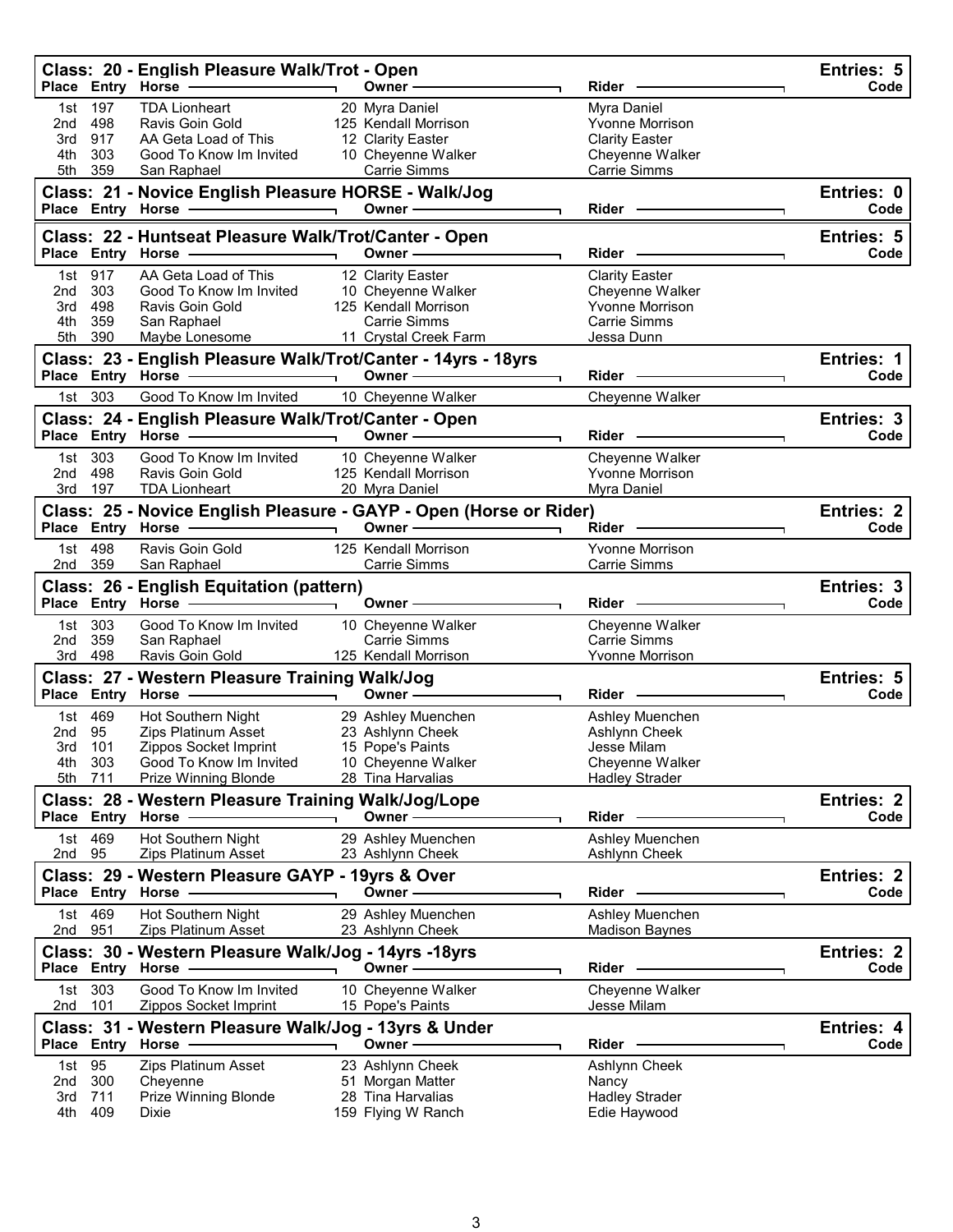|            |            | Class: 32 - Novice Western Pleasure RIDER - Walk/Jog                                                                                           |                                        |                                      | Entries: 5                |
|------------|------------|------------------------------------------------------------------------------------------------------------------------------------------------|----------------------------------------|--------------------------------------|---------------------------|
|            |            | Place Entry Horse - and Discount of the Place Entry Horse                                                                                      | Owner -                                | Rider -                              | Code                      |
| 1st<br>2nd | 300<br>101 | Cheyenne<br>Zippos Socket Imprint                                                                                                              | 51 Morgan Matter<br>15 Pope's Paints   | Nancy<br>Jesse Milam                 |                           |
| 3rd        | 409        | Dixie                                                                                                                                          | 159 Flying W Ranch                     | Edie Haywood                         |                           |
| 4th        | 951        | Zips Platinum Asset                                                                                                                            | 23 Ashlynn Cheek                       | <b>Madison Baynes</b>                |                           |
| 5th        | 711        | Prize Winning Blonde                                                                                                                           | 28 Tina Harvalias                      | <b>Hadley Strader</b>                |                           |
|            |            | Class: 33 - Western Pleasure Walk/Jog/Lope - 19yrs & Over                                                                                      |                                        |                                      | Entries: 1                |
|            |            |                                                                                                                                                | Owner-                                 | <b>Rider</b>                         | Code                      |
| 1st        | 469        | Hot Southern Night                                                                                                                             | 29 Ashley Muenchen                     | Ashley Muenchen                      |                           |
|            |            | Class: 34 - Western Pleasure GAYP - 14yrs - 18yrs<br>Place Entry Horse -                                                                       | Owner $-$                              | $Rider -$                            | <b>Entries: 2</b><br>Code |
|            |            |                                                                                                                                                |                                        |                                      |                           |
| 1st<br>2nd | 303<br>101 | Good To Know Im Invited<br>Zippos Socket Imprint                                                                                               | 10 Cheyenne Walker<br>15 Pope's Paints | Cheyenne Walker<br>Jesse Milam       |                           |
|            |            | Class: 35 - Western Pleasure GAYP - 13yrs & Under                                                                                              |                                        |                                      | Entries: 4                |
|            |            |                                                                                                                                                | Owner $\_\_$                           | Rider —                              | Code                      |
| 1st        | 300        | Cheyenne                                                                                                                                       | 51 Morgan Matter                       | Nancy                                |                           |
| 2nd        | 409        | Dixie                                                                                                                                          | 159 Flying W Ranch                     | Edie Haywood                         |                           |
| 3rd        | 711        | Prize Winning Blonde                                                                                                                           | 28 Tina Harvalias                      | <b>Hadley Strader</b>                |                           |
| 4th        | 95         | Zips Platinum Asset                                                                                                                            | 23 Ashlynn Cheek                       | Ashlynn Cheek                        |                           |
|            |            | Class: 36 - Western Pleasure Walk/Jog - Open                                                                                                   |                                        |                                      | Entries: 5                |
|            |            | Place Entry Horse -                                                                                                                            | Owner-                                 | Rider -                              | Code                      |
| 1st        | 469        | Hot Southern Night                                                                                                                             | 29 Ashley Muenchen                     | Ashley Muenchen                      |                           |
| 2nd        | 303<br>101 | Good To Know Im Invited<br>Zippos Socket Imprint                                                                                               | 10 Cheyenne Walker<br>15 Pope's Paints | Cheyenne Walker<br>Jesse Milam       |                           |
| 3rd<br>4th | 951        | Zips Platinum Asset                                                                                                                            | 23 Ashlynn Cheek                       | <b>Madison Baynes</b>                |                           |
| 5th        | 711        | Prize Winning Blonde                                                                                                                           | 28 Tina Harvalias                      | <b>Hadley Strader</b>                |                           |
|            |            | Class: 37 - Novice Western Pleasure HORSE - Walk/Jog                                                                                           |                                        |                                      | Entries: 1                |
|            |            | Place Entry Horse - and Discount of the Place Entry Horse                                                                                      | Owner $\longrightarrow$                | Rider -                              | Code                      |
|            | 1st 469    | Hot Southern Night                                                                                                                             | 29 Ashley Muenchen                     | Ashley Muenchen                      |                           |
|            |            |                                                                                                                                                |                                        |                                      |                           |
|            |            |                                                                                                                                                |                                        |                                      |                           |
|            |            | Class: 38 - Western Pleasure Walk/Jog/Lope - 14yrs - 18yrs<br>Place Entry Horse - and the manufacturer of the Marian Place of the Marian Place | Owner $\longrightarrow$                | Rider                                | <b>Entries: 1</b><br>Code |
|            | 1st 303    | Good To Know Im Invited                                                                                                                        | 10 Cheyenne Walker                     | Cheyenne Walker                      |                           |
|            |            |                                                                                                                                                |                                        |                                      | <b>Entries: 2</b>         |
|            |            | Class: 39 - Western Pleasure Walk/Jog/Lope - Open<br>Place Entry Horse - The Manager                                                           | Owner $\qquad$                         | Rider —                              | Code                      |
|            | 1st 469    | Hot Southern Night                                                                                                                             | 29 Ashley Muenchen                     | Ashley Muenchen                      |                           |
| 2nd 95     |            | Zips Platinum Asset                                                                                                                            | 23 Ashlynn Cheek                       | Ashlynn Cheek                        |                           |
|            |            | Class: 40 - Novice Western Pleasure - GAYP (Horse or Rider)                                                                                    |                                        |                                      | Entries: 4                |
|            |            | Place Entry Horse                                                                                                                              | Owner -                                | Rider                                | Code                      |
| 1st        | 469        | Hot Southern Night                                                                                                                             | 29 Ashley Muenchen                     | Ashley Muenchen                      |                           |
| 2nd        | 101        | Zippos Socket Imprint                                                                                                                          | 15 Pope's Paints                       | Jesse Milam                          |                           |
| 3rd        | 951        | Zips Platinum Asset                                                                                                                            | 23 Ashlynn Cheek<br>28 Tina Harvalias  | <b>Madison Baynes</b>                |                           |
| 4th        | 711        | Prize Winning Blonde                                                                                                                           |                                        | <b>Hadley Strader</b>                |                           |
|            |            | Class: 41 - Western Pleasure Horsemanship (pattern)<br>Place Entry Horse -                                                                     | Owner-                                 | Rider -                              | Entries: 0<br>Code        |
|            | 95         | <b>Zips Platinum Asset</b>                                                                                                                     | 23 Ashlynn Cheek                       | <b>Madison Baynes</b>                |                           |
|            |            |                                                                                                                                                |                                        |                                      |                           |
|            |            | Class: 42 - Saddle Type Western GAYP<br>Place Entry Horse -                                                                                    | Owner-                                 | Rider -                              | Entries: 3<br>Code        |
| 1st        | 306        | Late Nite Affair                                                                                                                               | 95 Karen Vick                          | Karen Vick                           |                           |
| 2nd        | 197        | <b>TDA Lionheart</b>                                                                                                                           | 20 Myra Daniel                         | Myra Daniel                          |                           |
| 3rd 97     |            | Vido Barbarino                                                                                                                                 | 19 Charles Daniel                      | <b>Charles Daniel</b>                |                           |
|            |            | Class: 43 - Working Western Training Walk/Jog                                                                                                  |                                        |                                      | Entries: 4                |
|            |            | Place Entry Horse                                                                                                                              | Owner -                                | Rider                                | Code                      |
| 1st        | 917        | AA Geta Load of This                                                                                                                           | 12 Clarity Easter                      | <b>Clarity Easter</b>                |                           |
| 2nd        | 197        | <b>TDA Lionheart</b>                                                                                                                           | 20 Myra Daniel                         | <b>Carter Pruitt</b>                 |                           |
| 3rd        | 498        | Ravis Goin Gold                                                                                                                                | 125 Kendall Morrison                   | <b>Yvonne Morrison</b>               |                           |
| 4th<br>5th | 332<br>97  | April                                                                                                                                          | Katie Zinke<br>19 Charles Daniel       | Katie Zinke<br><b>Charles Daniel</b> |                           |
|            | 302<br>308 | Vido Barbarino<br><b>Haidas Smart Kitten</b><br>You Got A Friend in Me                                                                         | 77 Susie McRackin<br>Araya McMillion   | Susie McRackin<br>Araya McMillion    |                           |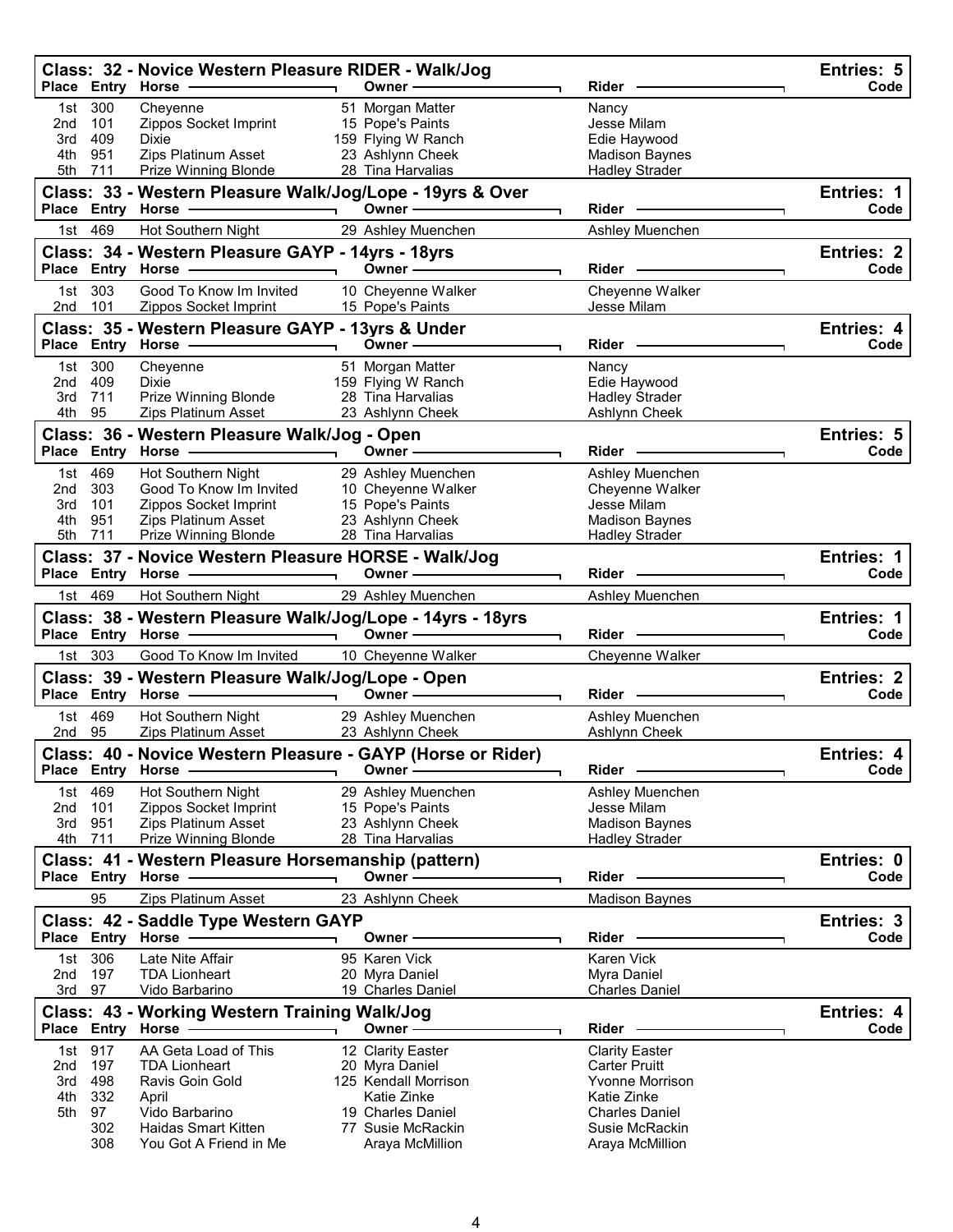|              |                | Class: 44 - Working Western Training Walk/Jog/Lope                    |                                                                             |                                           | Entries: 3                |
|--------------|----------------|-----------------------------------------------------------------------|-----------------------------------------------------------------------------|-------------------------------------------|---------------------------|
|              |                | Place Entry Horse -<br>$\overline{\phantom{a}}$                       | Owner -                                                                     | Rider                                     | Code                      |
| 1st<br>2nd   | 917<br>498     | AA Geta Load of This<br>Ravis Goin Gold                               | 12 Clarity Easter<br>125 Kendall Morrison                                   | <b>Clarity Easter</b><br>Kendall Morrison |                           |
| 3rd          | 197            | <b>TDA Lionheart</b>                                                  | 20 Myra Daniel                                                              | <b>Carter Pruitt</b>                      |                           |
| 4th          | 332            | April                                                                 | Katie Zinke                                                                 | Katie Zinke                               |                           |
|              |                | Class: 45 - Working Western GAYP - 19yrs & Over                       |                                                                             |                                           | Entries: 3                |
|              |                | Place Entry Horse -                                                   | Owner-                                                                      | Rider -                                   | Code                      |
| 1st -        | 302            | Haidas Smart Kitten                                                   | 77 Susie McRackin                                                           | Susie McRackin                            |                           |
| 2nd          | 498            | Ravis Goin Gold                                                       | 125 Kendall Morrison                                                        | <b>Yvonne Morrison</b>                    |                           |
| 3rd 97       |                | Vido Barbarino                                                        | 19 Charles Daniel                                                           | <b>Charles Daniel</b>                     |                           |
|              |                | Class: 46 - Working Western Walk/Jog - 14yrs - 18yrs                  | Owner $\overline{\phantom{iiiiiiiiiiiiiiiii}}$                              | Rider -                                   | Entries: 1<br>Code        |
|              | 1st 308        | You Got A Friend in Me                                                | Araya McMillion                                                             | Araya McMillion                           |                           |
|              |                | Class: 47 - Working Western Walk/Jog - 13yrs & Under                  |                                                                             |                                           | Entries: 3                |
|              |                | Place Entry Horse                                                     | Owner-<br>$\overline{\phantom{0}}$                                          | Rider -                                   | Code                      |
| 1st          | 917            | AA Geta Load of This                                                  | 12 Clarity Easter                                                           | <b>Clarity Easter</b>                     |                           |
| 2nd          | 304            | Snookums                                                              | 138 Flying W Ranch                                                          | Emma Titus                                |                           |
| 3rd          | 197            | <b>TDA Lionheart</b>                                                  | 20 Myra Daniel                                                              | <b>Carter Pruitt</b>                      |                           |
|              | 4th 305        | Weezer                                                                | Flying W Ranch                                                              | Jackson Eakes                             |                           |
|              |                | Class: 48 - Novice Working Western RIDER - Walk/Jog                   |                                                                             |                                           | <b>Entries: 4</b>         |
|              |                | Place Entry Horse -                                                   | Owner-                                                                      | <b>Rider</b>                              | Code                      |
|              | 1st 304        | Snookums                                                              | 138 Flying W Ranch                                                          | Emma Titus                                |                           |
| 2nd<br>3rd   | 498<br>- 197   | Ravis Goin Gold<br><b>TDA Lionheart</b>                               | 125 Kendall Morrison<br>20 Myra Daniel                                      | <b>Yvonne Morrison</b><br>Carter Pruitt   |                           |
| 4th          | 305            | Weezer                                                                | Flying W Ranch                                                              | <b>Jackson Eakes</b>                      |                           |
|              | 5th 332        | April                                                                 | Katie Zinke                                                                 | Katie Zinke                               |                           |
|              |                |                                                                       | Class: 49 - Working Western Walk/Jog/Lope - 19yrs & Over                    |                                           | <b>Entries: 2</b>         |
|              |                | Place Entry Horse --                                                  | Owner $\overline{\phantom{nnn}}$                                            | <b>Rider</b>                              | Code                      |
|              | 1st 498        | Ravis Goin Gold                                                       | 125 Kendall Morrison                                                        | <b>Kendall Morrison</b>                   |                           |
| 2nd 332      |                | April                                                                 | Katie Zinke                                                                 | Katie Zinke                               |                           |
|              |                | Class: 50 - Working Western GAYP - 14yrs - 18yrs                      |                                                                             |                                           |                           |
|              |                |                                                                       |                                                                             |                                           | Entries: 1                |
|              |                | Place Entry Horse - 2000                                              | Owner $\longrightarrow$                                                     | Rider -                                   | Code                      |
|              | 1st 308        | You Got A Friend in Me                                                | Araya McMillion                                                             | Araya McMillion                           |                           |
|              |                | Class: 51 - Working Western GAYP - 13yrs & Under                      |                                                                             |                                           | <b>Entries: 3</b>         |
|              |                | Place Entry Horse - 1999                                              | Owner —                                                                     | Rider                                     | Code                      |
| 1st.         | 197            | <b>TDA Lionheart</b>                                                  | 20 Myra Daniel                                                              | <b>Carter Pruitt</b>                      |                           |
|              | 2nd 917        | AA Geta Load of This                                                  | 12 Clarity Easter                                                           | <b>Clarity Easter</b>                     |                           |
| 3rd          | 304<br>4th 305 | Snookums<br>Weezer                                                    | 138 Flying W Ranch<br>Flying W Ranch                                        | Emma Titus<br>Jackson Eakes               |                           |
|              |                |                                                                       |                                                                             |                                           |                           |
|              |                | Class: 52 - Working Western Walk/Jog - Open<br>Place Entry Horse      | Owner -                                                                     | Rider                                     | Entries: 3<br>Code        |
| 1st          | 917            | AA Geta Load of This                                                  | 12 Clarity Easter                                                           | <b>Clarity Easter</b>                     |                           |
| 2nd          | 197            | <b>TDA Lionheart</b>                                                  | 20 Myra Daniel                                                              | <b>Carter Pruitt</b>                      |                           |
| 3rd          | 498            | Ravis Goin Gold                                                       | 125 Kendall Morrison                                                        | <b>Yvonne Morrison</b>                    |                           |
| 4th          | 302            | Haidas Smart Kitten                                                   | 77 Susie McRackin                                                           | Susie McRackin                            |                           |
|              |                | Class: 53 - Novice Working Western HORSE - Walk/Jog                   |                                                                             |                                           | Entries: 1                |
|              |                | Place Entry Horse                                                     | Owner -                                                                     | Rider                                     | Code                      |
|              | 1st 302        | <b>Haidas Smart Kitten</b>                                            | 77 Susie McRackin                                                           | Susie McRackin                            |                           |
|              |                | Class: 54 - Working Western Walk/Jog/Lope - 14yrs - 18yrs             |                                                                             |                                           | Entries: 0                |
|              |                | Place Entry Horse -                                                   | Owner-                                                                      | Rider -                                   | Code                      |
|              |                | Class: 55 - Working Western Walk/Jog/Lope - Open<br>Place Entry Horse | Owner -                                                                     | Rider                                     | <b>Entries: 2</b><br>Code |
|              |                |                                                                       |                                                                             |                                           |                           |
| 1st l<br>2nd | 917<br>498     | AA Geta Load of This<br>Ravis Goin Gold                               | 12 Clarity Easter<br>125 Kendall Morrison                                   | <b>Clarity Easter</b><br>Kendall Morrison |                           |
| 3rd          | 197            | <b>TDA Lionheart</b>                                                  | 20 Myra Daniel                                                              | <b>Carter Pruitt</b>                      |                           |
|              |                |                                                                       |                                                                             |                                           | <b>Entries: 2</b>         |
|              |                | Place Entry Horse                                                     | Class: 56 - Novice Working Western - GAYP - Open (horse or rider)<br>Owner- | Rider -                                   | Code                      |
| 1st          | 197<br>2nd 332 | <b>TDA Lionheart</b>                                                  | 20 Myra Daniel                                                              | <b>Carter Pruitt</b>                      |                           |